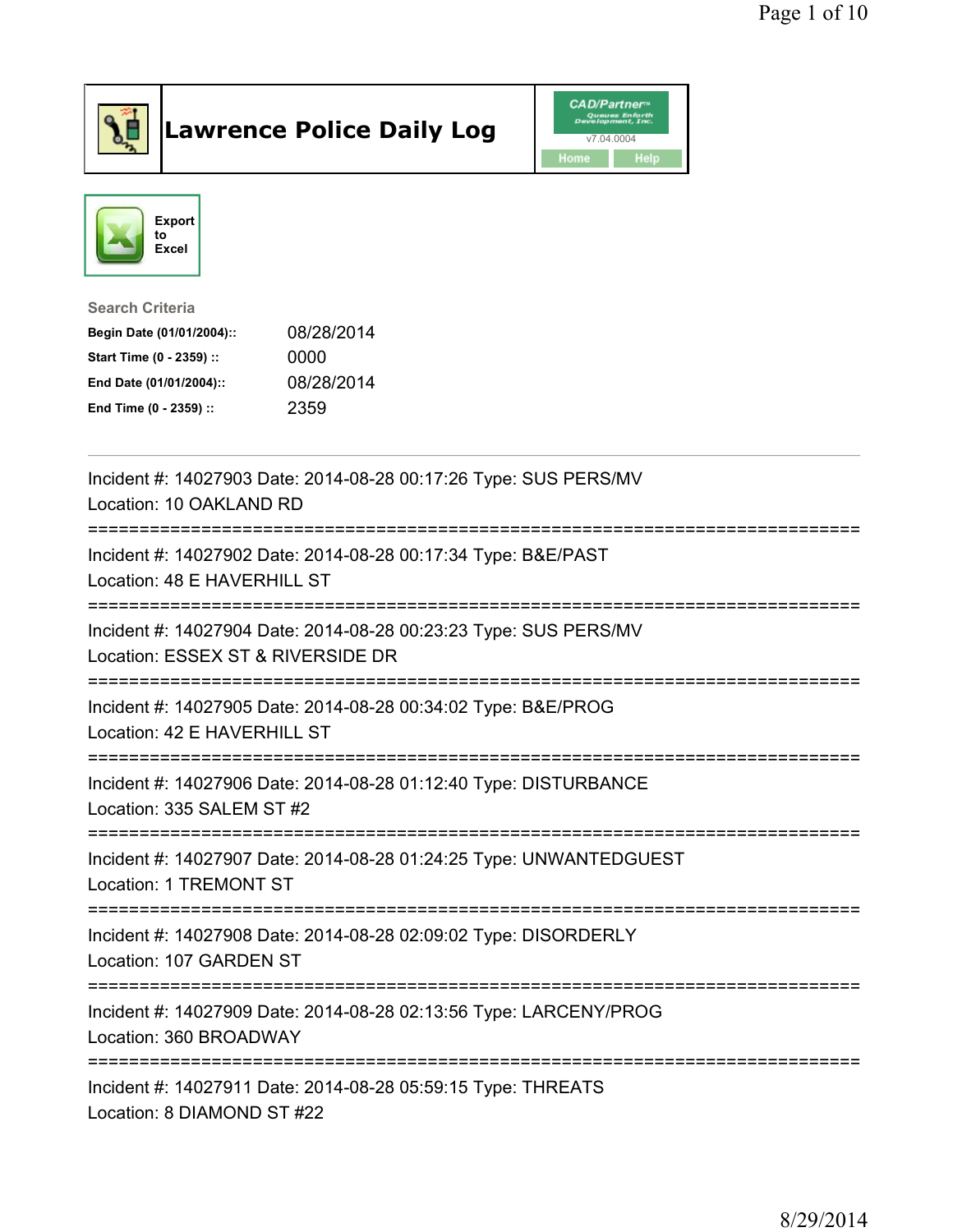| Incident #: 14027910 Date: 2014-08-28 06:13:16 Type: WARRANT SERVE<br>Location: 90 LOWELL ST                                               |
|--------------------------------------------------------------------------------------------------------------------------------------------|
| Incident #: 14027912 Date: 2014-08-28 07:36:01 Type: ALARM/BURG<br>Location: 96 PARK ST                                                    |
| Incident #: 14027913 Date: 2014-08-28 08:02:34 Type: M/V STOP<br>Location: MCDONALDS / 50 BROADWAY<br>===============================      |
| Incident #: 14027914 Date: 2014-08-28 08:13:13 Type: AUTO ACC/NO PI<br>Location: FOSTER ST & SALEM ST                                      |
| Incident #: 14027915 Date: 2014-08-28 08:33:21 Type: MAN DOWN<br>Location: 9 SUMMER ST<br>=====================================            |
| Incident #: 14027916 Date: 2014-08-28 08:38:44 Type: WOMAN DOWN<br>Location: 9 SUMMER ST                                                   |
| Incident #: 14027917 Date: 2014-08-28 09:09:51 Type: NOTIFICATION<br>Location: 8 JORDAN AV                                                 |
| Incident #: 14027918 Date: 2014-08-28 09:12:14 Type: M/V STOP<br>Location: DURHAM ST & S BROADWAY                                          |
| Incident #: 14027919 Date: 2014-08-28 09:34:25 Type: TRESPASSING<br>Location: 355 HAMPSHIRE ST                                             |
| Incident #: 14027920 Date: 2014-08-28 09:35:00 Type: BUILDING CHK<br>Location: 42 E HAVERHILL ST                                           |
| Incident #: 14027921 Date: 2014-08-28 09:41:11 Type: SELECTIVE ENF<br>Location: CHICKERING ST & CUTLER ST                                  |
| Incident #: 14027922 Date: 2014-08-28 09:49:04 Type: TOW OF M/V<br>Location: 6 CRESCENT ST                                                 |
| ======================================<br>Incident #: 14027923 Date: 2014-08-28 09:53:28 Type: B&E FOLLOW UP<br>Location: 344 HAMPSHIRE ST |
| Incident #: 14027924 Date: 2014-08-28 10:08:34 Type: M/V STOP                                                                              |

Location: 328 HIGH CT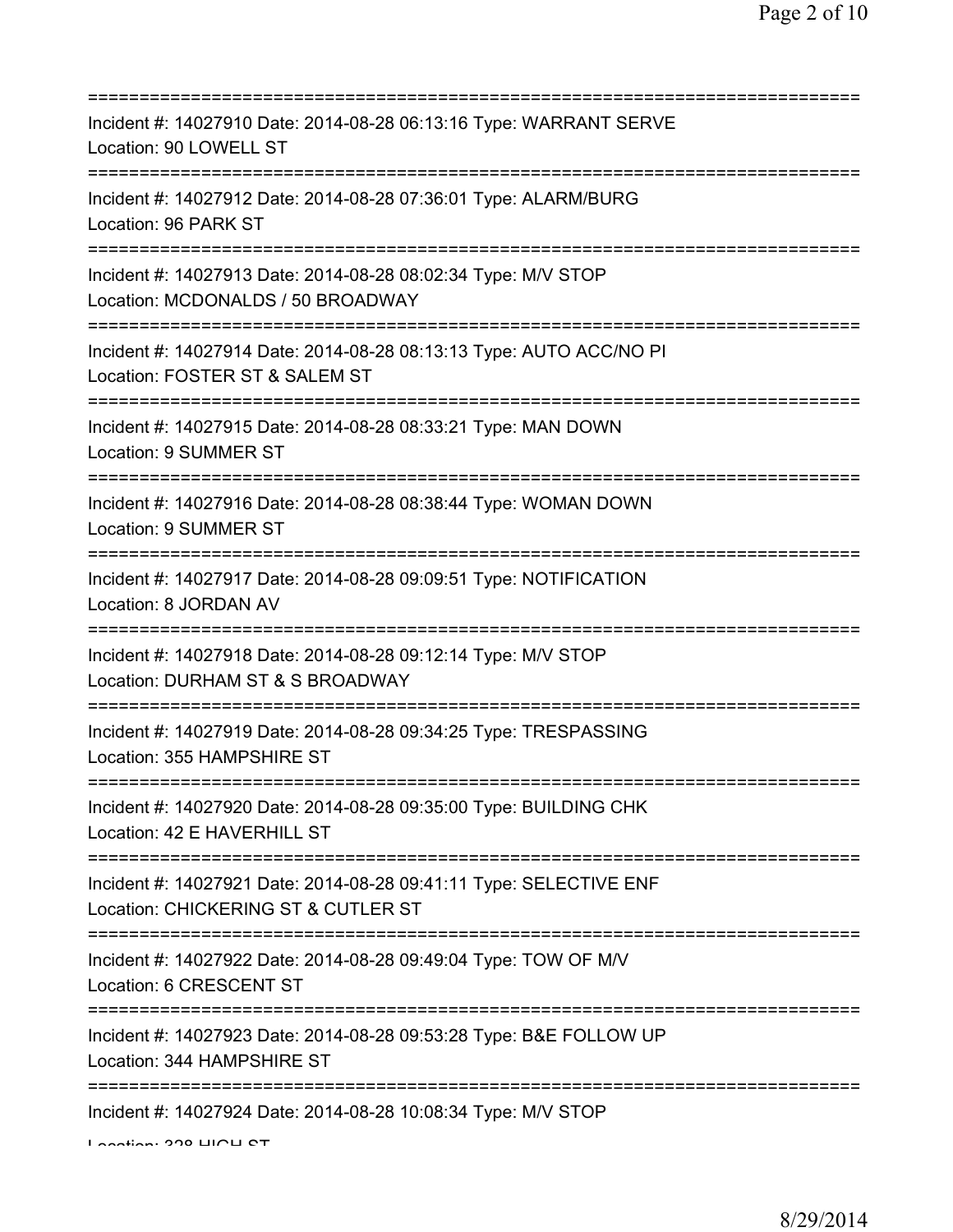| Incident #: 14027925 Date: 2014-08-28 10:17:45 Type: M/V STOP<br>Location: FARNHAM ST & PARKER ST<br>======================    |
|--------------------------------------------------------------------------------------------------------------------------------|
| Incident #: 14027926 Date: 2014-08-28 10:18:18 Type: M/V STOP<br>Location: E HAVERHILL ST & HOWARD ST                          |
| Incident #: 14027927 Date: 2014-08-28 10:19:39 Type: M/V STOP<br>Location: FOREST ST & HAVERHILL ST<br>======================  |
| Incident #: 14027928 Date: 2014-08-28 10:20:27 Type: M/V STOP<br><b>Location: CENTRAL BRIDGE</b>                               |
| Incident #: 14027929 Date: 2014-08-28 10:20:50 Type: M/V STOP<br>Location: 37 SALEM ST<br>==================================== |
| Incident #: 14027930 Date: 2014-08-28 10:22:11 Type: M/V STOP<br>Location: 2 APPLETON ST                                       |
| Incident #: 14027931 Date: 2014-08-28 10:27:56 Type: B&E/MV/PAST<br>Location: 73 TRENTON ST                                    |
| Incident #: 14027932 Date: 2014-08-28 10:29:06 Type: CK WELL BEING<br>Location: WEST ST PARK / null                            |
| Incident #: 14027933 Date: 2014-08-28 10:29:53 Type: SUS PERS/MV<br>Location: 21 BUNKERHILL ST                                 |
| Incident #: 14027934 Date: 2014-08-28 10:35:13 Type: M/V STOP<br>Location: 31 TREMONT ST                                       |
| Incident #: 14027935 Date: 2014-08-28 10:36:58 Type: ALARM/BURG<br>Location: ST GEORGE'S CHURCH / 8 LOWELL ST                  |
| Incident #: 14027936 Date: 2014-08-28 10:37:54 Type: NOTIFICATION<br>Location: 121 A S BROADWAY                                |
| Incident #: 14027937 Date: 2014-08-28 10:50:55 Type: ROBBERY ARMED<br>Location: HAVERHILL ST & PROSPECT ST                     |
| Incident #: 14027938 Date: 2014-08-28 10:54:05 Type: LARCENY/PAST<br>LEEDE AAA HAVIENHIJL AT                                   |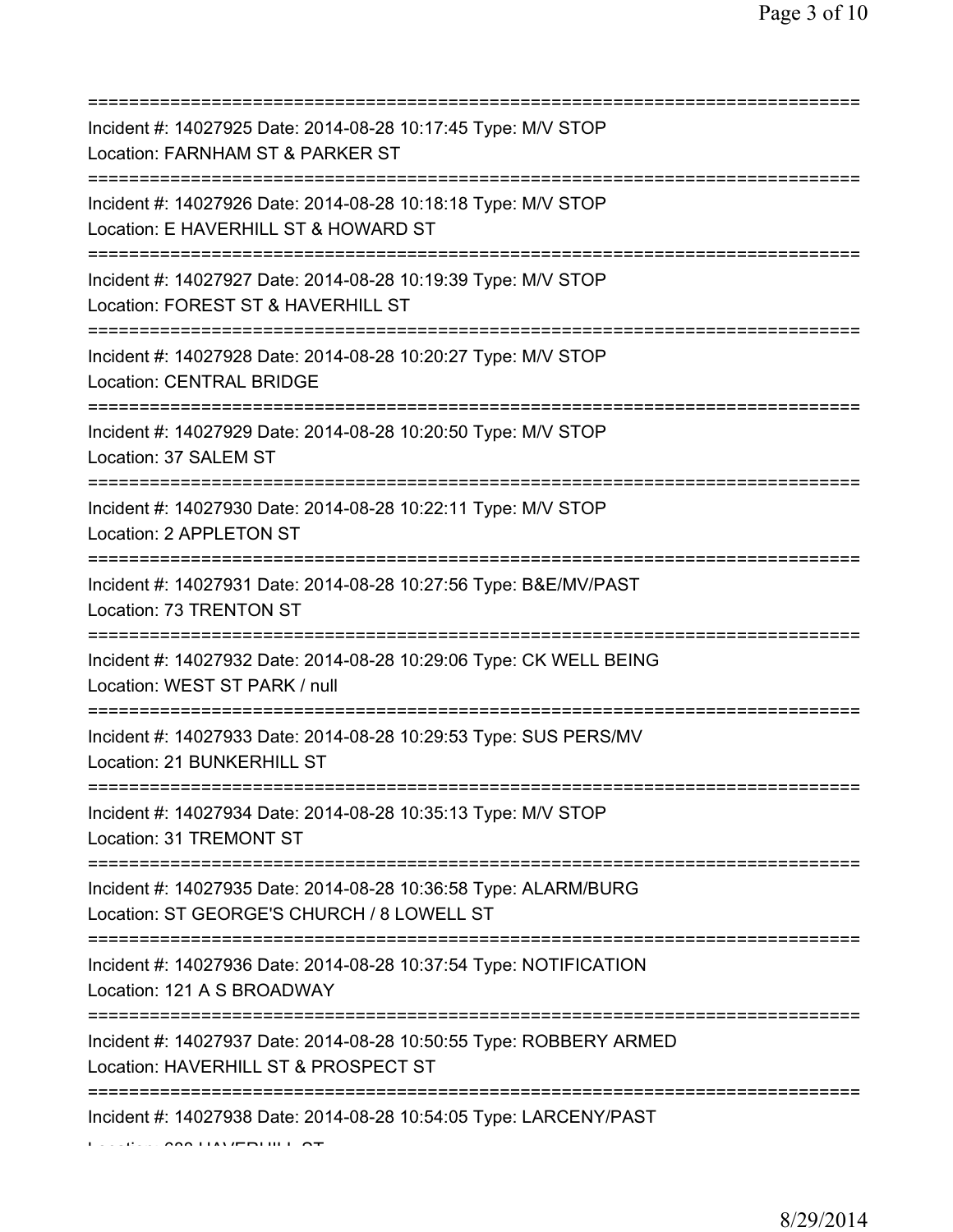=========================================================================== Incident #: 14027939 Date: 2014-08-28 11:00:17 Type: SUS PERS/MV Location: 131 OSGOOD ST =========================================================================== Incident #: 14027941 Date: 2014-08-28 11:11:58 Type: INVESTIGATION Location: 90 LOWELL ST =========================================================================== Incident #: 14027940 Date: 2014-08-28 11:12:26 Type: M/V STOP Location: BAILEY ST & FOSTER ST =========================================================================== Incident #: 14027942 Date: 2014-08-28 11:15:51 Type: M/V STOP Location: LAWRENCE ST & MYRTLE ST =========================================================================== Incident #: 14027943 Date: 2014-08-28 11:24:22 Type: M/V STOP Location: 189 PROSPECT ST =========================================================================== Incident #: 14027944 Date: 2014-08-28 11:25:57 Type: MV/BLOCKING Location: 105 UNION ST =========================================================================== Incident #: 14027945 Date: 2014-08-28 11:32:14 Type: UNWANTEDGUEST Location: 43 WHITMAN ST FL 1STFL =========================================================================== Incident #: 14027947 Date: 2014-08-28 11:44:09 Type: ROBBERY PAST Location: HAVERHILL ST & JACKSON ST =========================================================================== Incident #: 14027946 Date: 2014-08-28 11:44:31 Type: M/V STOP Location: 29 CUTLER ST =========================================================================== Incident #: 14027948 Date: 2014-08-28 11:54:24 Type: M/V STOP Location: HAVERHILL ST & UNION ST =========================================================================== Incident #: 14027949 Date: 2014-08-28 12:00:17 Type: M/V STOP Location: 18 FULTON ST =========================================================================== Incident #: 14027950 Date: 2014-08-28 12:20:40 Type: DOMESTIC/PAST Location: MACARENA / COMMON ST =========================================================================== Incident #: 14027951 Date: 2014-08-28 12:38:39 Type: CK WELL BEING Location: BROADWAY & PARK ST =========================================================================== Incident #: 14027952 Date: 2014-08-28 12:42:29 Type: M/V STOP Location: ISLAND ST & UNION ST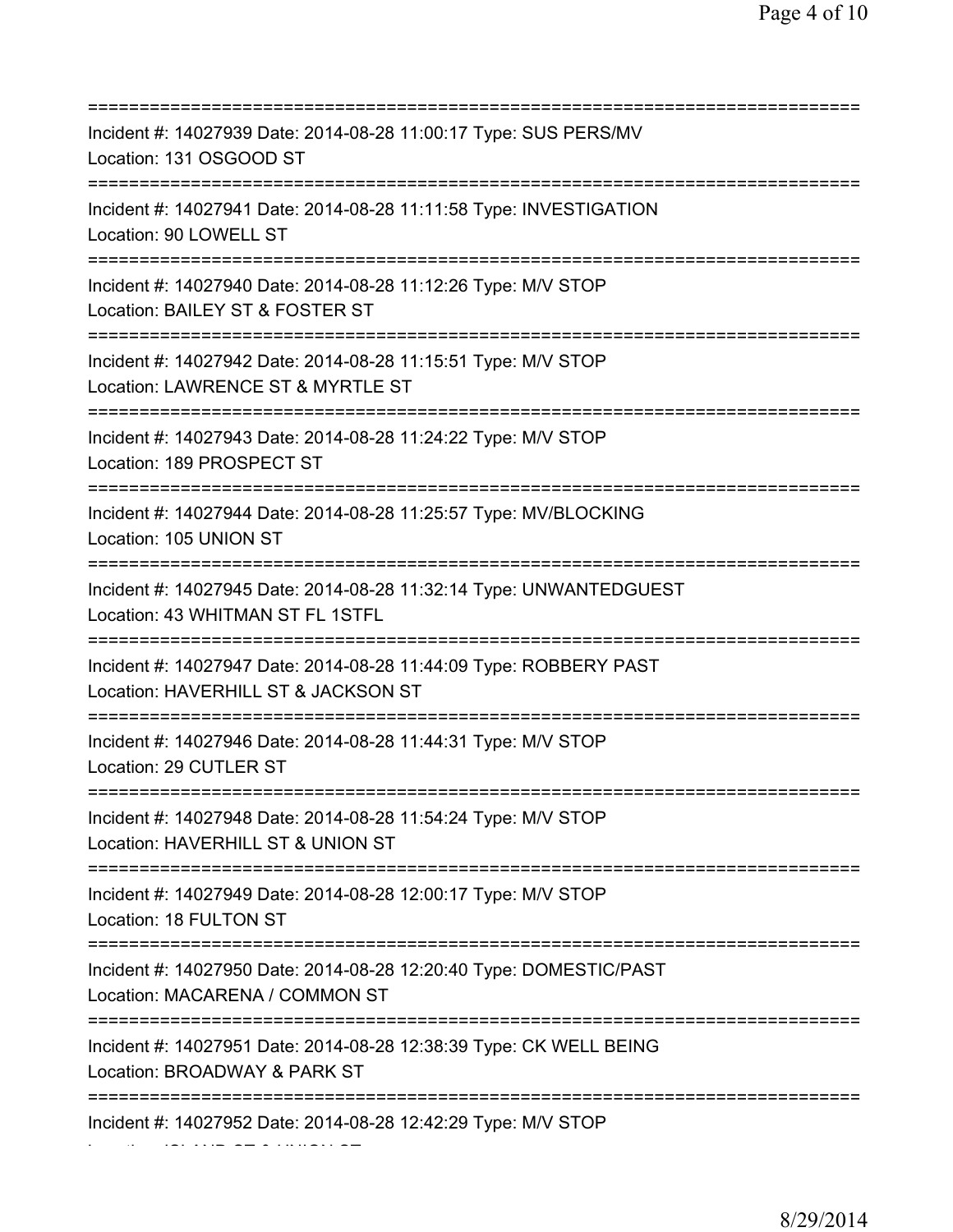| :=========================                                                                           |
|------------------------------------------------------------------------------------------------------|
| Incident #: 14027953 Date: 2014-08-28 12:56:09 Type: DRUG VIO<br>Location: 573 S UNION ST            |
| Incident #: 14027954 Date: 2014-08-28 13:03:00 Type: LARCENY/MV/PAST<br>Location: 41 BROMFIELD ST #2 |
| Incident #: 14027955 Date: 2014-08-28 13:12:30 Type: EXTRA SURVEIL<br>Location: 241 S UNION ST       |
| Incident #: 14027956 Date: 2014-08-28 13:12:59 Type: M/V STOP<br>Location: 245 BROADWAY              |
| Incident #: 14027957 Date: 2014-08-28 13:23:06 Type: M/V STOP<br>Location: BAILEY ST & S UNION ST    |
| Incident #: 14027958 Date: 2014-08-28 13:26:56 Type: M/V STOP<br>Location: CUTLER ST & DURSO AV      |
| Incident #: 14027959 Date: 2014-08-28 13:32:00 Type: M/V STOP<br>Location: LORING ST & SALEM ST      |
| Incident #: 14027960 Date: 2014-08-28 13:35:49 Type: M/V STOP<br>Location: BRADFORD ST & BROADWAY    |
| Incident #: 14027961 Date: 2014-08-28 13:36:07 Type: 911 HANG UP<br>Location: 38 DURHAM ST FL 2      |
| Incident #: 14027962 Date: 2014-08-28 13:53:21 Type: INVESTIGATION<br>Location: 29 BROMFIELD ST      |
| Incident #: 14027963 Date: 2014-08-28 13:55:03 Type: ALARM/BURG<br>Location: 32 STEVENS AV           |
| Incident #: 14027964 Date: 2014-08-28 13:57:23 Type: M/V STOP<br>Location: MARLBORO ST & S UNION ST  |
| Incident #: 14027965 Date: 2014-08-28 14:08:51 Type: SPECIAL CHECK<br>Location: 241 S UNION ST       |
| Incident #: 14027966 Date: 2014-08-28 14:34:39 Type: SPECIAL CHECK                                   |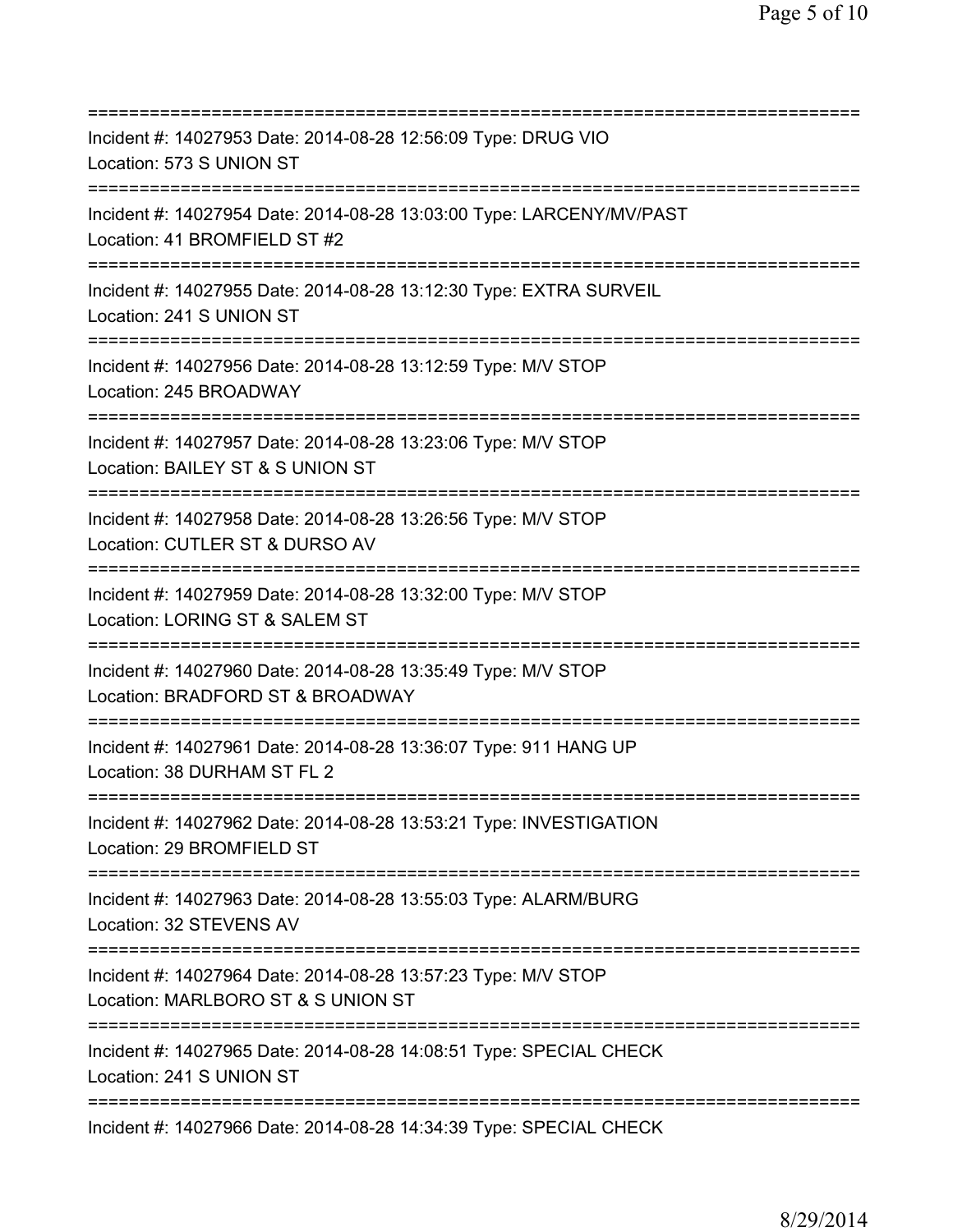=========================================================================== Incident #: 14027968 Date: 2014-08-28 14:36:29 Type: M/V STOP Location: 24 FARLEY ST =========================================================================== Incident #: 14027969 Date: 2014-08-28 14:36:31 Type: MAL DAMAGE Location: 2 APPLETON ST =========================================================================== Incident #: 14027967 Date: 2014-08-28 14:36:35 Type: SUS PERS/MV Location: CHESTNUT ST & LAWRENCE ST =========================================================================== Incident #: 14027970 Date: 2014-08-28 14:40:28 Type: BUILDING CHK Location: 5 EMERALD AV =========================================================================== Incident #: 14027971 Date: 2014-08-28 14:52:03 Type: AUTO ACC/NO PI Location: FRANKLIN ST & METHUEN ST =========================================================================== Incident #: 14027972 Date: 2014-08-28 15:08:22 Type: M/V STOP Location: 24 INMAN ST =========================================================================== Incident #: 14027973 Date: 2014-08-28 15:23:08 Type: RECOV/STOL/MV Location: 450 HAMPSHIRE ST =========================================================================== Incident #: 14027974 Date: 2014-08-28 15:27:27 Type: M/V STOP Location: 383 CHESTNUT ST =========================================================================== Incident #: 14027975 Date: 2014-08-28 15:40:06 Type: SPECIAL CHECK Location: 241 S UNION ST =========================================================================== Incident #: 14027976 Date: 2014-08-28 15:43:39 Type: INVESTIGATION Location: MERRIMACK VALLEY CREDIT UNION / 500 MERRIMACK ST =========================================================================== Incident #: 14027977 Date: 2014-08-28 15:47:54 Type: M/V STOP Location: BROADWAY & GREEN ST =========================================================================== Incident #: 14027978 Date: 2014-08-28 15:48:57 Type: M/V STOP Location: 63 SALEM ST =========================================================================== Incident #: 14027979 Date: 2014-08-28 15:51:17 Type: THREATS Location: 39 HANCOCK ST =========================================================================== Incident #: 14027980 Date: 2014-08-28 15:59:15 Type: AUTO ACC/NO PI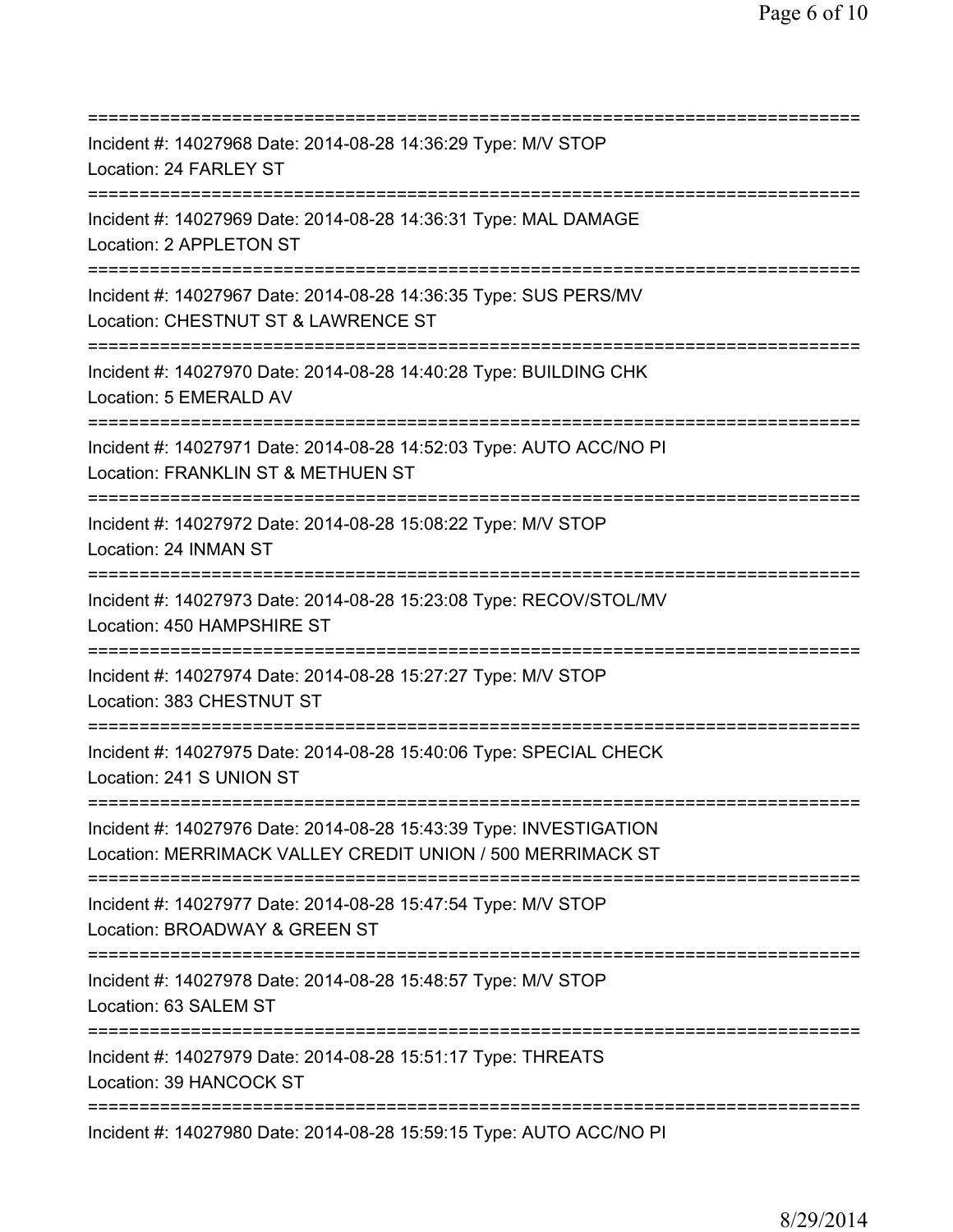| Location: 25 MARSTON ST                                                                                                                                                                      |
|----------------------------------------------------------------------------------------------------------------------------------------------------------------------------------------------|
| Incident #: 14027981 Date: 2014-08-28 16:01:24 Type: M/V STOP<br>Location: 22 JACKSON ST                                                                                                     |
| Incident #: 14027982 Date: 2014-08-28 16:03:09 Type: AUTO ACC/NO PI<br>Location: GROVE ST & HIGH ST<br>=========================                                                             |
| Incident #: 14027983 Date: 2014-08-28 16:12:28 Type: NEIGHBOR PROB<br>Location: 219 E HAVERHILL ST #2<br>======================================                                              |
| Incident #: 14027984 Date: 2014-08-28 16:13:58 Type: SUS PERS/MV<br>Location: 575 COMMON ST                                                                                                  |
| ===============================<br>Incident #: 14027985 Date: 2014-08-28 16:15:19 Type: AUTO ACC/NO PI<br>Location: FARRAH FUNERAL HOME / 170 LAWRENCE ST<br>=============================== |
| Incident #: 14027986 Date: 2014-08-28 16:23:07 Type: AUTO ACC/PI<br>Location: MARKET ST & S UNION ST                                                                                         |
| Incident #: 14027987 Date: 2014-08-28 16:24:47 Type: DK (DRUNK)<br>Location: PEMPERTON PARK / null                                                                                           |
| Incident #: 14027988 Date: 2014-08-28 16:36:17 Type: DISTURBANCE<br>Location: HAVERHILL ST & LAWRENCE ST                                                                                     |
| Incident #: 14027989 Date: 2014-08-28 16:41:01 Type: MISSING PERS<br>Location: 354 MERRIMACK ST                                                                                              |
| Incident #: 14027990 Date: 2014-08-28 16:49:37 Type: UNATENEDCHILD<br>Location: 108 AMES ST FL 1                                                                                             |
| Incident #: 14027991 Date: 2014-08-28 16:58:51 Type: A&B PAST<br>Location: MCCANN LIQUORS / 253 S UNION ST                                                                                   |
| Incident #: 14027992 Date: 2014-08-28 17:02:01 Type: HARASSMENT<br>Location: 2 APPLETON ST                                                                                                   |
| ===============<br>Incident #: 14027993 Date: 2014-08-28 17:06:59 Type: MEDIC SUPPORT<br>Location: 22 CANTON ST #B                                                                           |
| Incident # 44007004 Data 0044 00 00 47.42.49 Tune INIATENEDOUILD                                                                                                                             |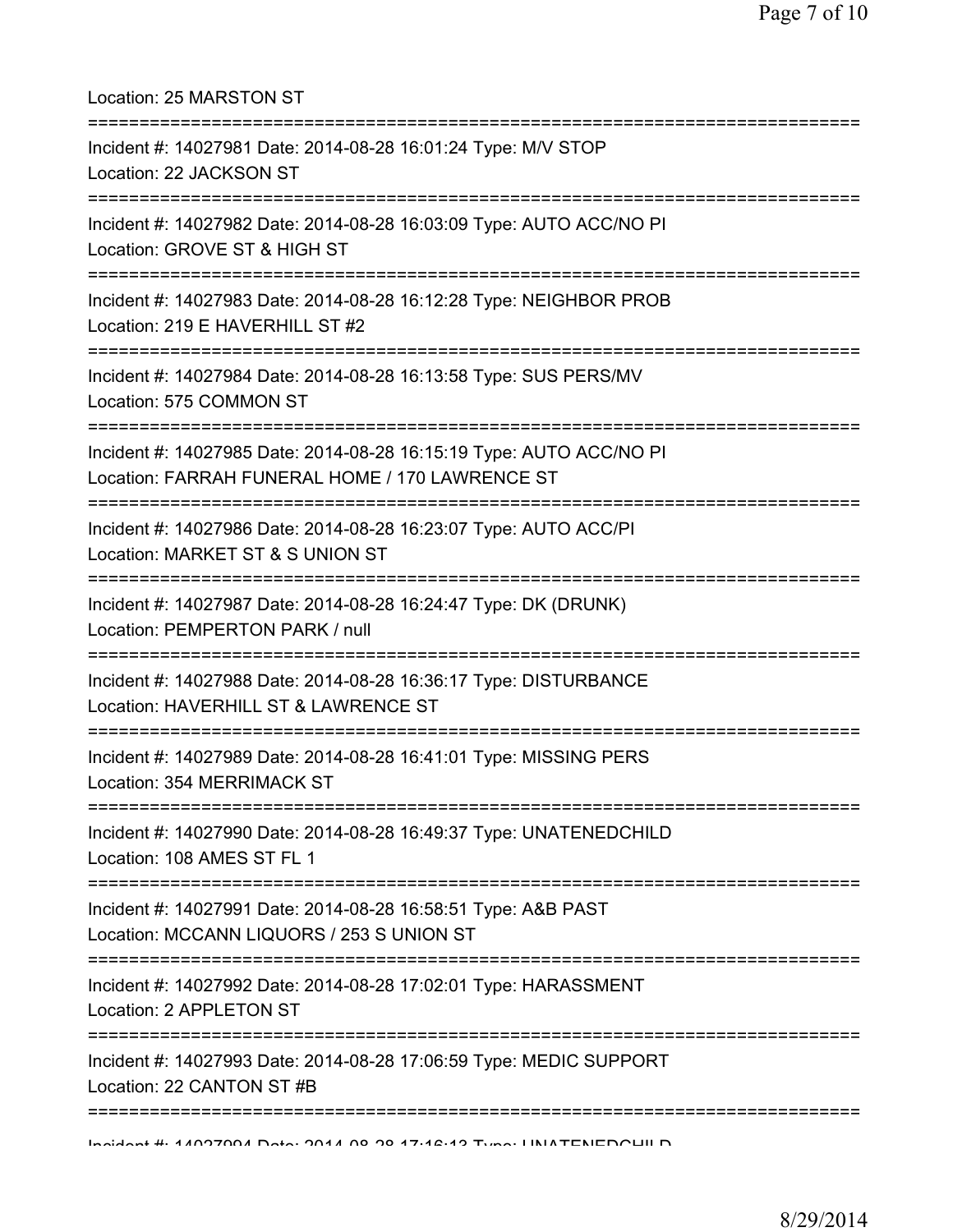Location: 110 AMES ST

| Incident #: 14027995 Date: 2014-08-28 17:19:12 Type: STOLEN PROP<br>Location: 528 ANDOVER ST                                                    |
|-------------------------------------------------------------------------------------------------------------------------------------------------|
| Incident #: 14027996 Date: 2014-08-28 17:33:30 Type: FIGHT<br>Location: CROWN FRIED CHICKEN / 205 BROADWAY                                      |
| :=============================<br>Incident #: 14027997 Date: 2014-08-28 17:39:02 Type: MEDIC SUPPORT<br>Location: 68 HAMPSHIRE ST #1            |
| Incident #: 14027998 Date: 2014-08-28 17:57:14 Type: NOISE ORD<br>Location: BROOKFIELD ST & KENNETH ST                                          |
| Incident #: 14027999 Date: 2014-08-28 17:59:59 Type: M/V STOP<br>Location: 420 ESSEX ST                                                         |
| Incident #: 14028000 Date: 2014-08-28 18:04:40 Type: DISORDERLY<br>Location: 495 LOWELL ST                                                      |
| ==================<br>Incident #: 14028001 Date: 2014-08-28 18:05:29 Type: ALARM/BURG<br>Location: RESD; YERSON FRIAS9788289293 / 589 HOWARD ST |
| Incident #: 14028003 Date: 2014-08-28 18:11:45 Type: B&E/PAST<br>Location: 117 HAVERHILL ST FL 1                                                |
| Incident #: 14028002 Date: 2014-08-28 18:12:57 Type: LARCENY/PAST<br>Location: ESSEX ST & UNION ST                                              |
| Incident #: 14028004 Date: 2014-08-28 18:17:00 Type: M/V STOP<br>Location: CHICKERING ST & CUTLER ST                                            |
| Incident #: 14028005 Date: 2014-08-28 18:18:06 Type: M/V STOP<br>Location: 98 WINTHROP AV                                                       |
| Incident #: 14028006 Date: 2014-08-28 18:23:24 Type: DISORDERLY<br>Location: 30 EXCHANGE ST                                                     |
| Incident #: 14028007 Date: 2014-08-28 18:28:03 Type: DISTURBANCE<br>Location: 94 AMES ST                                                        |
|                                                                                                                                                 |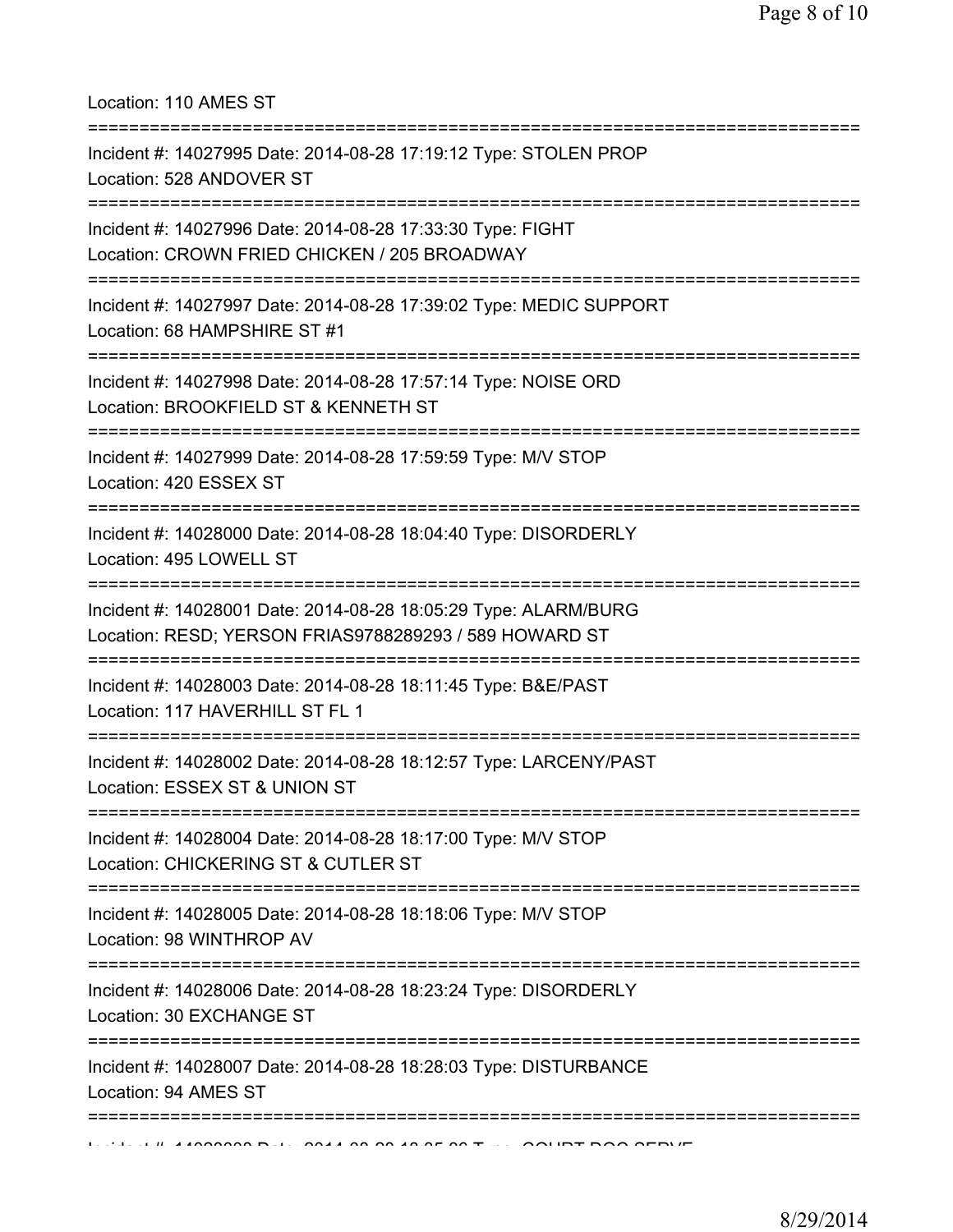Location: 196 JACKSON ST =========================================================================== Incident #: 14028009 Date: 2014-08-28 18:48:06 Type: COURT DOC SERVE Location: 464 HIGH ST FL 2 =========================================================================== Incident #: 14028010 Date: 2014-08-28 18:51:12 Type: DISORDERLY Location: DIAMOND SPRINGS APARTMENTS / 1 BEACON AV #413 =========================================================================== Incident #: 14028011 Date: 2014-08-28 19:04:08 Type: DISORDERLY Location: BROOKFIELD ST & LENOX ST =========================================================================== Incident #: 14028012 Date: 2014-08-28 19:08:05 Type: ALARM/BURG Location: SANTO DOMINGO LIQUORS / 419 HAMPSHIRE ST =========================================================================== Incident #: 14028013 Date: 2014-08-28 19:16:23 Type: LARCENY/PAST Location: 70 MELVIN ST #13-1 FL 1 =========================================================================== Incident #: 14028014 Date: 2014-08-28 19:37:57 Type: TENANT PROB Location: 79 NESMITH ST FL 3 =========================================================================== Incident #: 14028015 Date: 2014-08-28 19:45:51 Type: NOISE ORD Location: AVON ST & BRUCE ST =========================================================================== Incident #: 14028016 Date: 2014-08-28 20:32:13 Type: DISTURBANCE Location: 20 JAMAICA ST =========================================================================== Incident #: 14028017 Date: 2014-08-28 20:35:50 Type: MISSING PERS Location: 109 MARGIN ST =========================================================================== Incident #: 14028019 Date: 2014-08-28 20:50:02 Type: THREATS Location: 38 LAWRENCE ST =========================================================================== Incident #: 14028018 Date: 2014-08-28 20:50:44 Type: AUTO ACC/NO PI Location: BROADWAY LIQUORS / 434 BROADWAY =========================================================================== Incident #: 14028020 Date: 2014-08-28 21:04:37 Type: FRAUD Location: 70 BENNINGTON ST =========================================================================== Incident #: 14028021 Date: 2014-08-28 21:10:36 Type: MV/BLOCKING Location: 1000 ESSEX ST ===========================================================================

Incident #: 14028022 Date: 2014 08 28 28 21:16:27 Type: 2014 08 28 21:16:27 Type: AUTO ACC/NO.<br>.